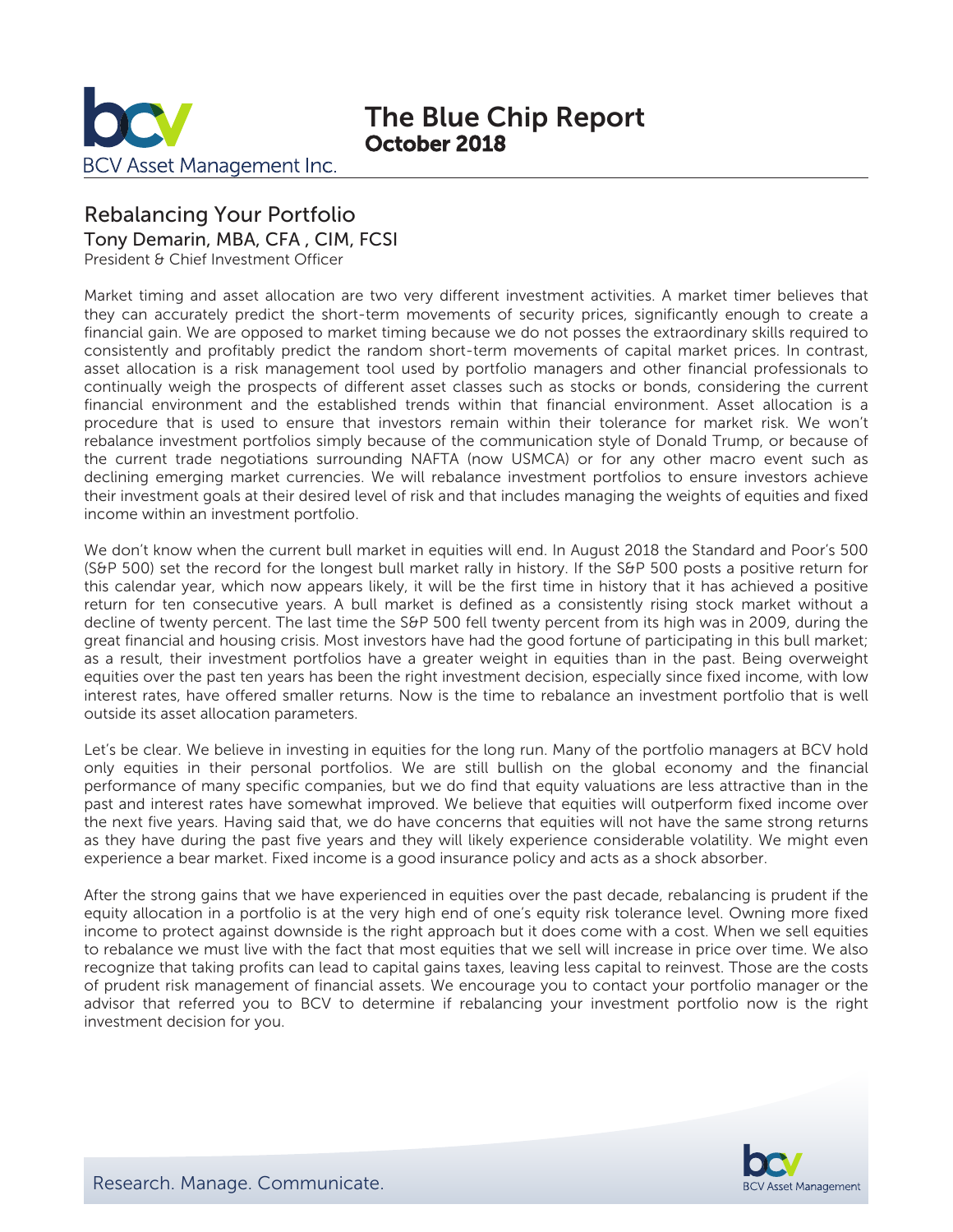### Time is Everything – The Rationale for Long-Term Investing Michelle Smith, CFA Portfolio Manager

Technology has changed our lives. Our obsession with instant gratification has given rise to a society driven by short term impulses. No industry or company is immune to this evolution; online shopping offers same day delivery, ridesharing eliminates the need to wait for a taxi, streaming services offer full seasons of television shows commercial-free. The financial industry has also been impacted. Banks offer transfers with the click of a button, trades are executed in a matter of seconds, and robots are available to provide financial advice. As our need or desire to wait is slowly diminishing, so is our ability to exercise patience.

While immediate feedback and shorter wait times may improve some things in life, lack of patience can be detrimental to achieving financial goals. Investing is about delayed gratification; waiting to save, waiting for investments to demonstrate returns. However, exercising such patience and restraint is easier said than done. Whether it is those new shoes, a warm vacation, or a home renovation, almost every investor has given into spending today at the expense of tomorrow. In fact, the phenomenon is so common it has been identified as the "self-control bias". The CFA Institute defines this as, "the failure to act in the pursuit of long-term, overarching goals because of a lack of self-discipline". There is an inherent conflict between short-term satisfaction and the achievement of long-term goals, which may result in failure to realize one's financial objectives. A short-term focus may impact investments by interrupting the compounding effect, triggering unnecessary taxable events, and increasing portfolio turnover resulting in greater transaction costs. But the most impactful consequence of the self-control bias is not saving enough for retirement and other future financial goals.

The good news? This dissonance between short-term desires and long-term goals is a bias that can be overcome with the proper tools. Working with a financial advisor to create a financial plan and budget can help to keep discretionary spending on track. Constant and regular review of one's financial plan creates accountability and demonstrates the merits of adhering to long-range thinking. Additionally, working with investment professionals, such as the portfolio managers at BCV, can help investors remain focused on taking the necessary steps in achieving investment objectives while staying within the confines of the financial plan.

At BCV, we invest for the long-term as we believe it takes time to create wealth. Our blue-chip value investment philosophy, focused on companies growing their dividend, is a marathon not a sprint. It takes time for dividends to grow, for capital to appreciate, and for the snowball effect of compounding to materialize. Our approach is to invest in high quality companies that will remain competitive over the next 3 to 5 years. We focus on the long-term success of the business by evaluating its prospects and its fundamentals. The premise behind long-term investing is simple, but it is not easy. Over time, the stock market will rise, but it will be characterized by short-term fluctuations. Our strategy requires conviction and a strong belief in our original investment thesis. It demands patience and discipline, for which investors will be rewarded. The strength of the companies in which we invest creates the potential for long-term earnings and dividend growth, which in turn would be expected to drive long-term share price appreciation.

### The USMCA (or NAFTA 2.0) Chris Richard, CFA Portfolio Manager

Over the past six months, we have observed the formal negotiations for a new trilateral agreement between Canada, the United States and Mexico. In effect, the renegotiation of the North American Free Trade Agreement began on the campaign trail and ended on the last Sunday in September with the new United States Mexico Canada Agreement (USMCA).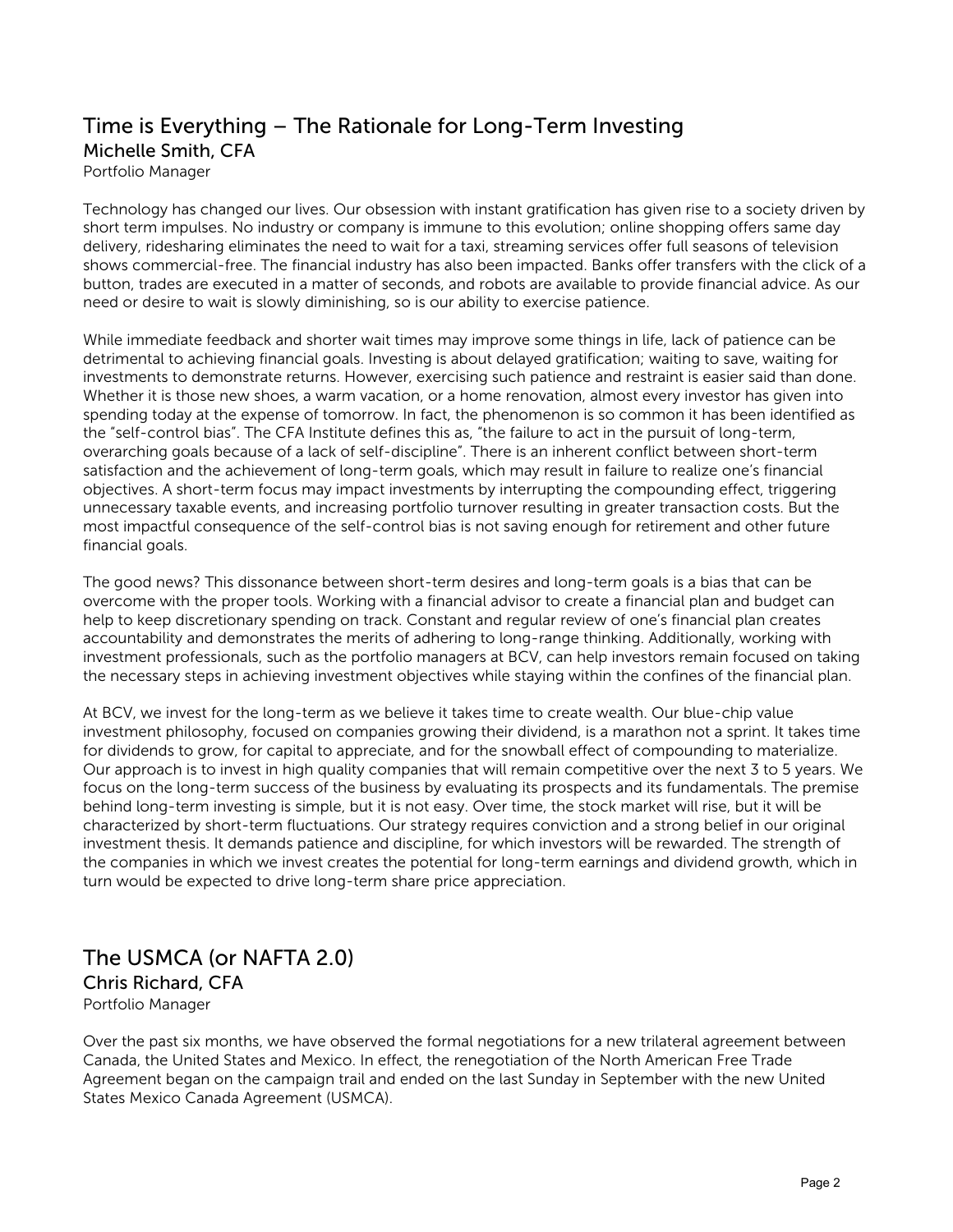The 25-year-old NAFTA deal had been described as the 'worst trade deal ever' for the United States. In reality, this has not necessarily been the case. Trade between the three nations grew under the agreement and while it needed to be updated, a whole new agreement was sought to replace the old.

During the negotiations it was said that President Trump would sign a bi-lateral agreement with Mexico or cancel NAFTA all together. While the legality of making a unilateral change has been questioned, that hasn't stopped the U.S. President from taking similar actions in the past. What is clear is that we have strong ties to the United States. In 2016, the value of Canada's total merchandise trade (exports plus imports) with the United States on a customs basis reached \$637 billion. That accounted for 64% of Canada's total merchandise trade.

The map below illustrates the level of merchandise trade Canada has with each state. Canada trades extensively with the United States, but specifically with states that have become increasingly important in a very tight election cycle that start this coming year for the U.S. Presidency in 2020.



While the size is notable, so is the fact that Canada was the number 1 trading partner with 33 states in 2016.



Business Insider/Andy Kiersz, data from US Census Bureau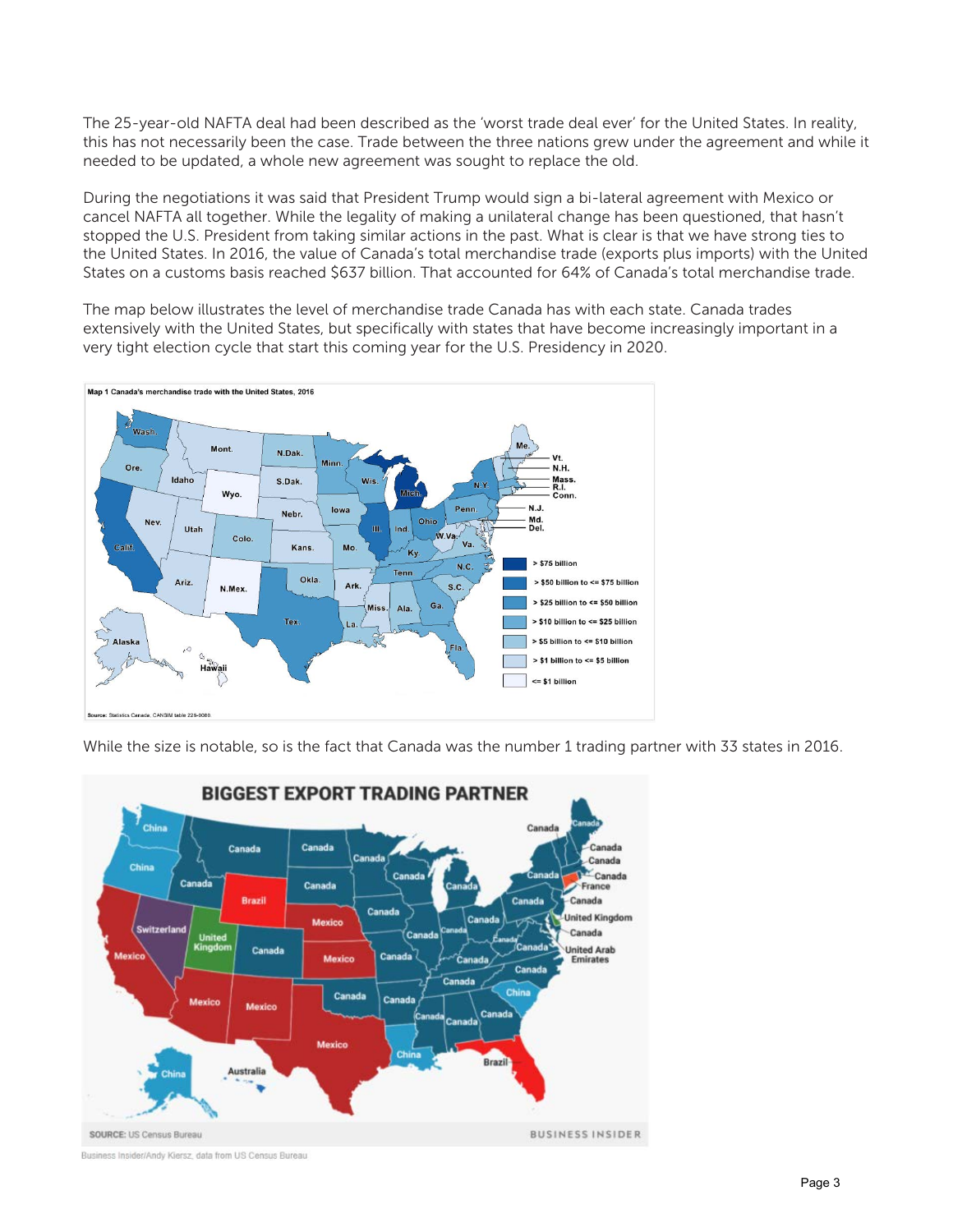As cooler heads prevailed, we have the USMCA, or NAFTA 2.0. There were several changes but overall, this is viewed as an updating of NAFTA. Canada was able to secure the protection of the Canadian auto industry; however, this came at the expense of sacrificing a small portion of our dairy market. Copyright and patent laws also changed but not in a significant way.

The one issue that is of concern is the "non-market economy clause". This clause allows any of the three countries in the USMCA the right to review any trade agreement that another member country wants to sign with a non-market economy. Should any country in the USMCA object to the new trade deal, they can walk away from USMCA. Many commentators feel that this is a reduction in sovereignty for Canada and Mexico and a tool that the United States will use to put pressure on China. This new deal is not perfect, and the changes are still being reviewed. What is apparent is that having a deal with our largest trading partner is of the highest importance and the consequences of no deal would have been far more serious for the Canadian economy.